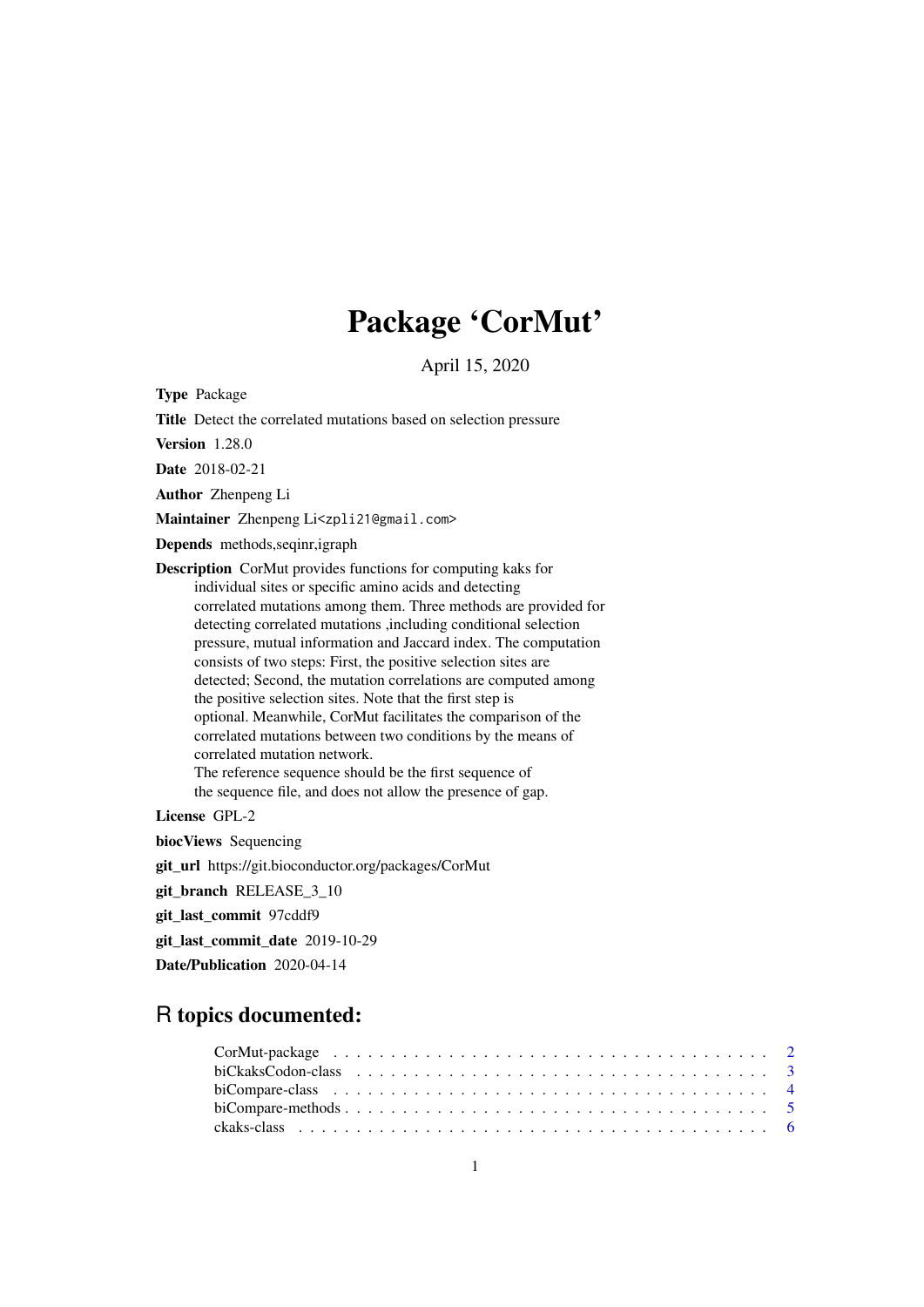# <span id="page-1-0"></span>2 CorMut-package

| Index | 19 |
|-------|----|
|       |    |
|       |    |
|       |    |
|       |    |
|       |    |
|       |    |
|       |    |
|       |    |
|       |    |
|       |    |
|       |    |
|       |    |
|       |    |
|       |    |

CorMut-package *Detect the correlated mutations based on selection pressure*

#### Description

CorMut provides functions for computing kaks for individual site or specific amino and detecting correlated mutation among them. Three methods are provided for detecting correlated mutation,including conditional selection pressure, mutual information and Jaccard index. the computation consists of two steps: First,the positive selection sites are detected; Second,the mutation correlation are computed among the positive selection sites. Note that the first step is optional. Meanwhile, CorMut facilitates the comparison of the correlated mutations between two conditions by the means of correlated mutation network.

# Details

| CorMut     |
|------------|
| Package    |
| 1.21.1     |
| 2018-02-21 |
| $GPL-2$    |
|            |

# Author(s)

Zhenpeng Li Maintainer: Zhenpeng Li <zpli21@gmail.com>

#### References

1. Chen, L., Perlina, A. & Lee, C. J. Positive selection detection in 40,000 human immunodeficiency virus (HIV) type 1 sequences automatically identifies drug resistance and positive fitness mutations in HIV protease and reverse transcriptase. Journal of virology 78,3722-3732 (2004).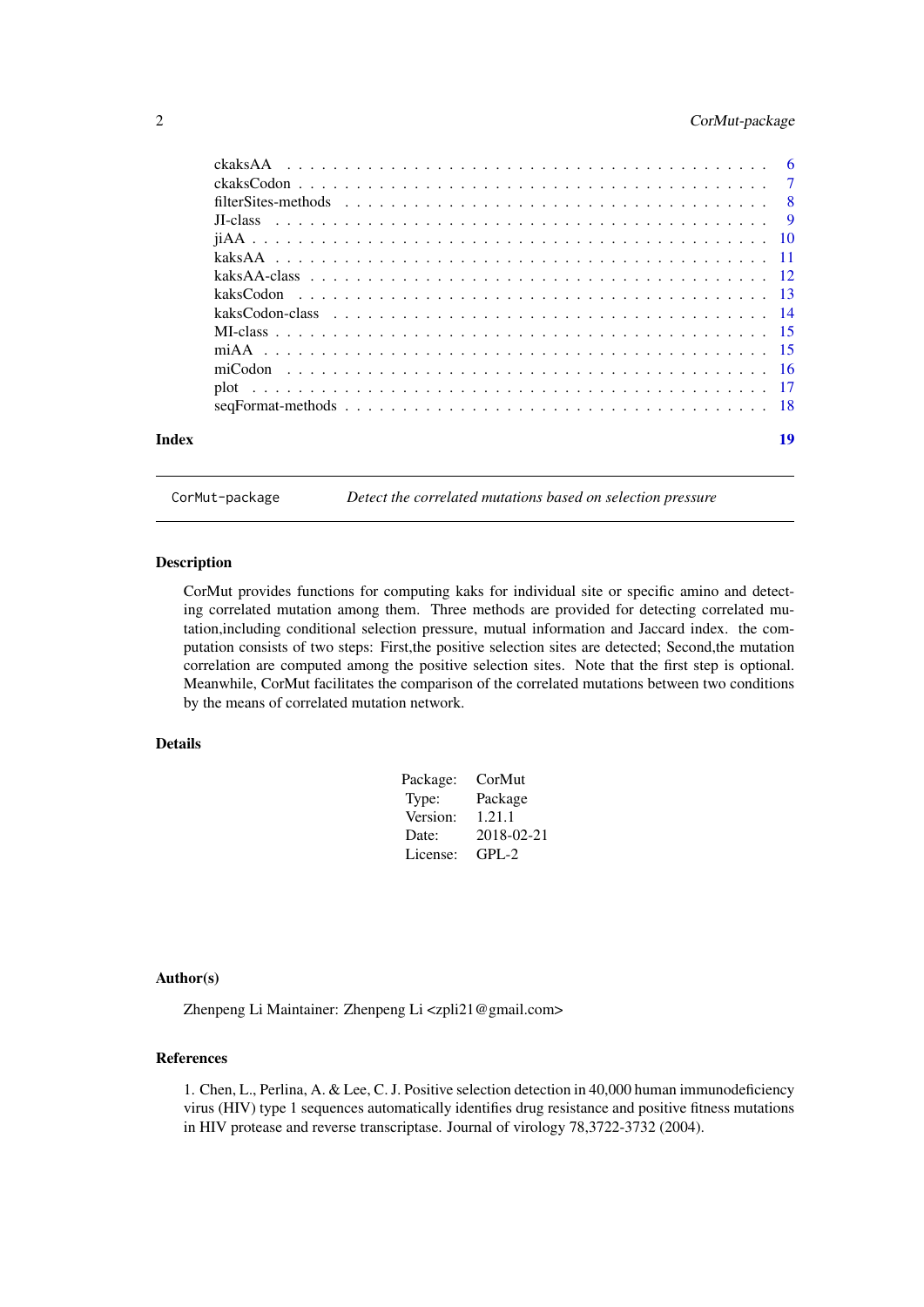<span id="page-2-0"></span>2. Cover, T. M., Thomas, J. A. & Wiley, J. Elements of information theory. 6, (Wiley Online Library: 1991).

biCkaksCodon-class *Class "biCkaksCodon", "biCkaksAA", "biMICodon" and "biMIAA"*

# Description

biCkaksCodon/biCkaksAA/biMICodon/biMIAA class for representing seqFormt result of two conditions

# Slots

seq\_formated: Object of class "DNAStringSet". The result of seqFormt for the first condition

seq\_formated02: Object of class "DNAStringSet". The result of seqFormt for the second condition

#### Methods

- biCompare signature(object = "biCkaksCodon"): Compare the correlated mutations(in the unit of codon) between two conditions using condition kaks method.
- biCompare signature(object = "biCkaksAA"): Compare the correlated mutations(in the unit of amino) between two conditions using condition kaks method.
- biCompare signature(object = "biMICodon"): Compare the correlated mutations(in the unit of codon) between two conditions using mutual information method.
- biCompare signature(object = "biMIAA"): Compare the correlated mutations(in the unit of amino) between two conditions using mutual information method.

# See Also

[biCompare](#page-4-1),[plot](#page-16-1)

```
#examplefile=system.file("extdata","PI_treatment_naive.aln",package="CorMut")
#examplefile02=system.file("extdata","PI_treatment.aln",package="CorMut")
#seq_formated=seqFormat(examplefile)
#seq_formated02=seqFormat(examplefile02)
#biexample=biCkaksAA(seq_formated,seq_formated02)
```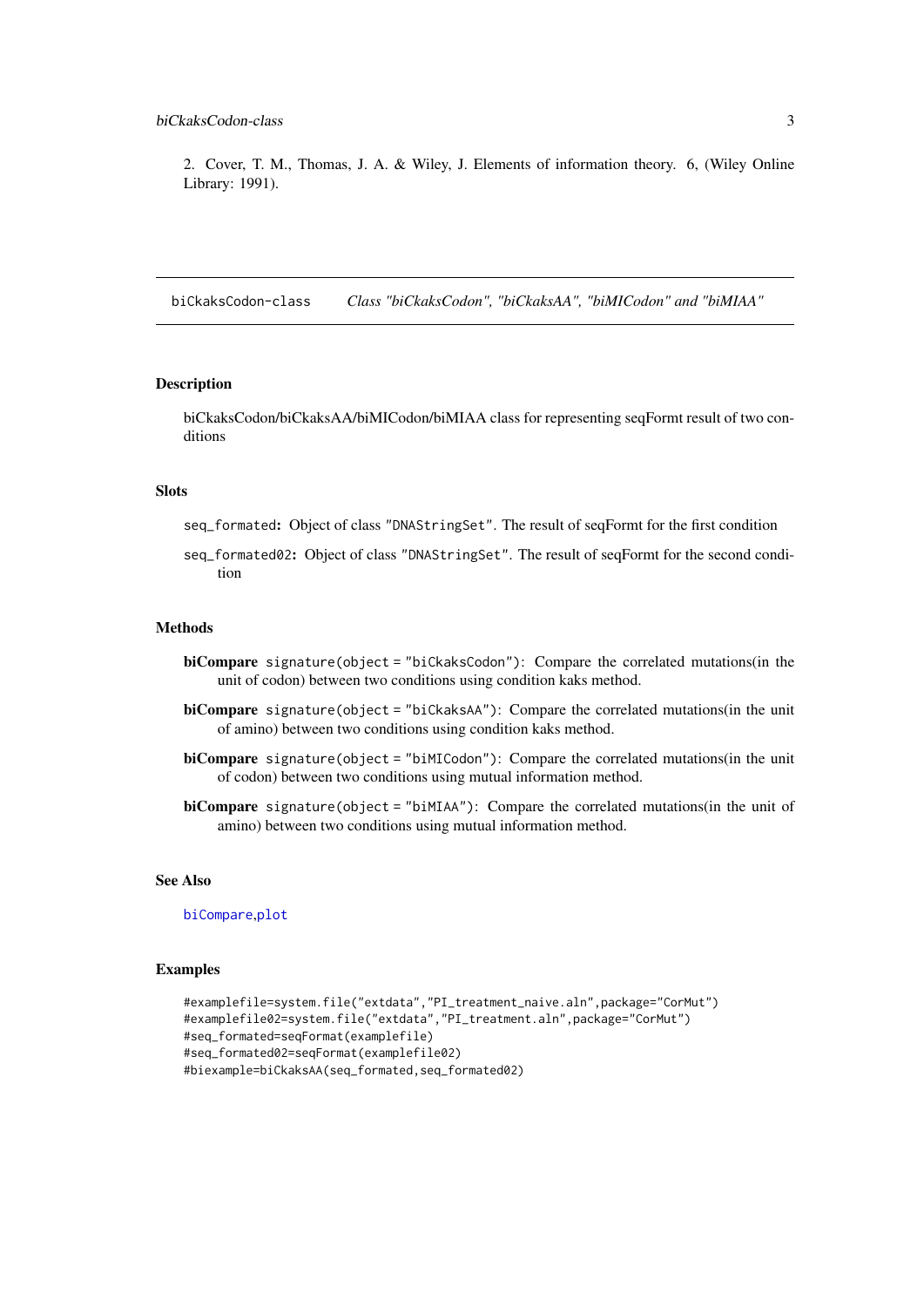<span id="page-3-1"></span><span id="page-3-0"></span>biCompare-class *Class "biCompare"*

# Description

biCompare class for representing the biCompare results

# Slots

- method: Object of class "character". The method to compute the correlated mutations, including ckaksCodon,ckaksAA,miCodon,miAA
- state\_1: Object of class "matrix". The conditional kaks(conditional selection pressure) or mutual information among codons or amino mutations.
- statistic\_1: Object of class "matrix". LOD confidence score or p value among codons or amino mutations for the first condition.
- state\_2: Object of class "matrix". The conditional kaks(conditional selection pressure) or mutual information among codons or amino mutations.
- statistic\_2: Object of class "matrix". LOD confidence score or p value among codons or amino mutations for the second condition.
- positiveSite01: Object of class "ANY". A vector of positive selection sites for the first condition.
- positiveSite02: Object of class "ANY". A vector of positive selection sites for the second condition.

#### Methods

plot signature(object = "biCompare"): plot the result of biCompare class

#### See Also

[biCompare](#page-4-1),[plot-methods](#page-0-0)

```
#examplefile=system.file("extdata","PI_treatment_naive.aln",package="CorMut")
#examplefile02=system.file("extdata","PI_treatment.aln",package="CorMut")
#seq_formated=seqFormat(examplefile)
#seq_formated02=seqFormat(examplefile02)
#biexample=biCkaksAA(seq_formated,seq_formated02)
#result=biCompare(biexample)
```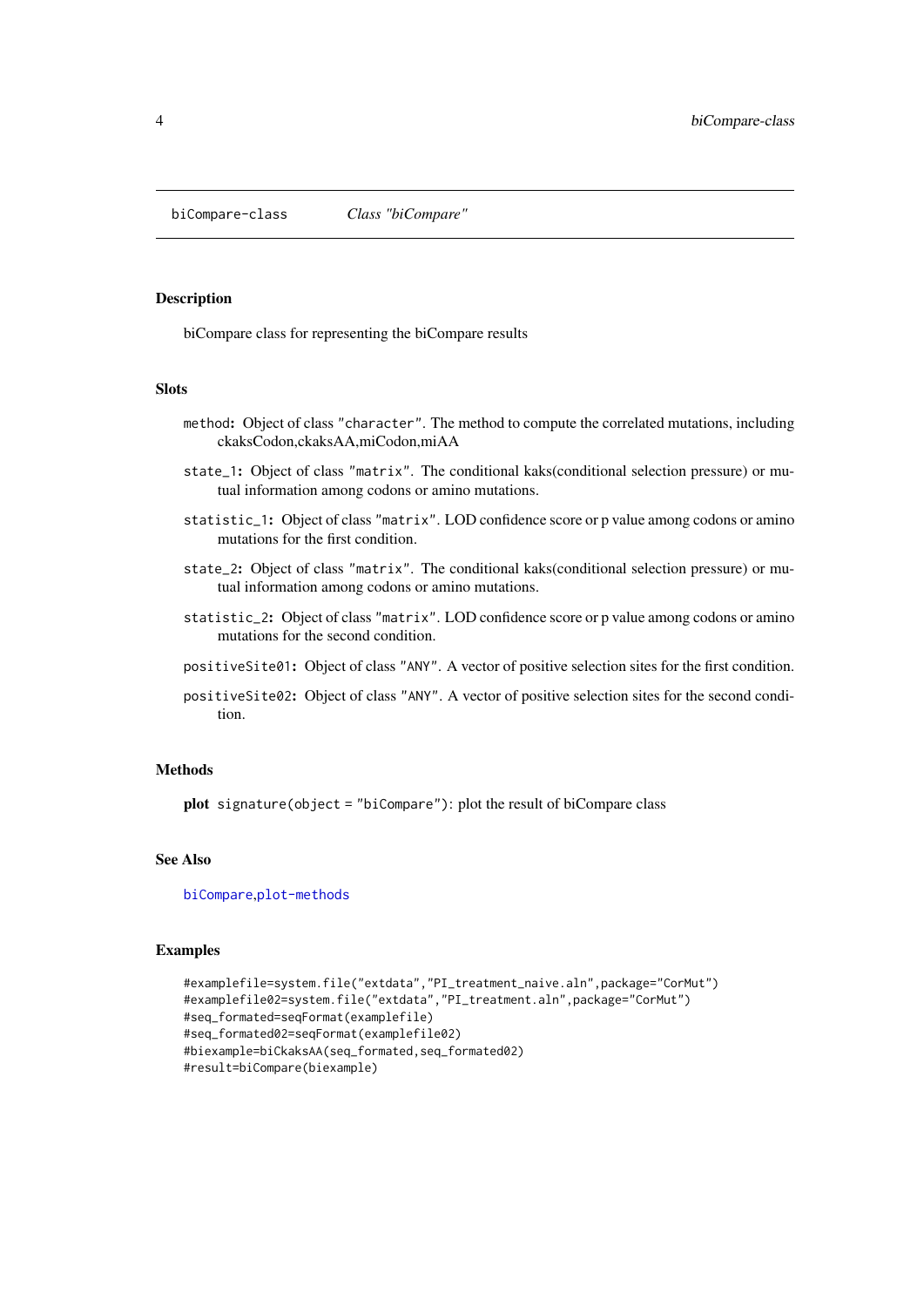<span id="page-4-0"></span>

| biCompare-methods | biCompare implement biCompare methods for comparison of the cor-    |
|-------------------|---------------------------------------------------------------------|
|                   | related mutations between two conditions by the means of correlated |
|                   | <i>mutation network</i>                                             |

#### <span id="page-4-1"></span>Description

Comparison of the correlated mutations between two conditions by the means of correlated mutation network, two correlated mutation network will be displayed in a plot, which represent the global mutation correlation among sites or mutations in two conditions. In the plot, blue nodes indicate the positive selection nodes in the first condition, while red nodes indicate the positive selection nodes in the second condition.

#### Value

A biCompare instance is returned.

#### Methods

- $x =$  "biCkaksCodon" Compare the correlated mutations(in the unit of codon) between two conditions using condition kaks method.
- x = "biCkaksAA" Compare the correlated mutations(in the unit of amino) between two conditions using condition kaks method.
- $x =$  "biMICodon" Compare the correlated mutations (in the unit of codon) between two conditions using mutual information method.
- $x =$  "biMIAA" Compare the correlated mutations(in the unit of amino) between two conditions using mutual information method.
- x = "biJIAA" Compare the correlated mutations(in the unit of amino) between two conditions using mutual information method.

#### Author(s)

Zhenpeng Li

# See Also

[biCompare-class](#page-3-1),[plot.biCompare](#page-16-2)

```
examplefile=system.file("extdata","PI_treatment_naive.aln",package="CorMut")
examplefile02=system.file("extdata","PI_treatment.aln",package="CorMut")
seq_formated=seqFormat(examplefile)
seq_formated02=seqFormat(examplefile02)
biexample=biCkaksAA(seq_formated,seq_formated02)
#biexample=biCkaksCodon(seq_formated,seq_formated02)
#biexample=biMIAA(seq_formated,seq_formated02)
#biexample=biMICodon(seq_formated,seq_formated02)
#biexample=biJIAA(seq_formated,seq_formated02)
result=biCompare(biexample)
plot(result)
```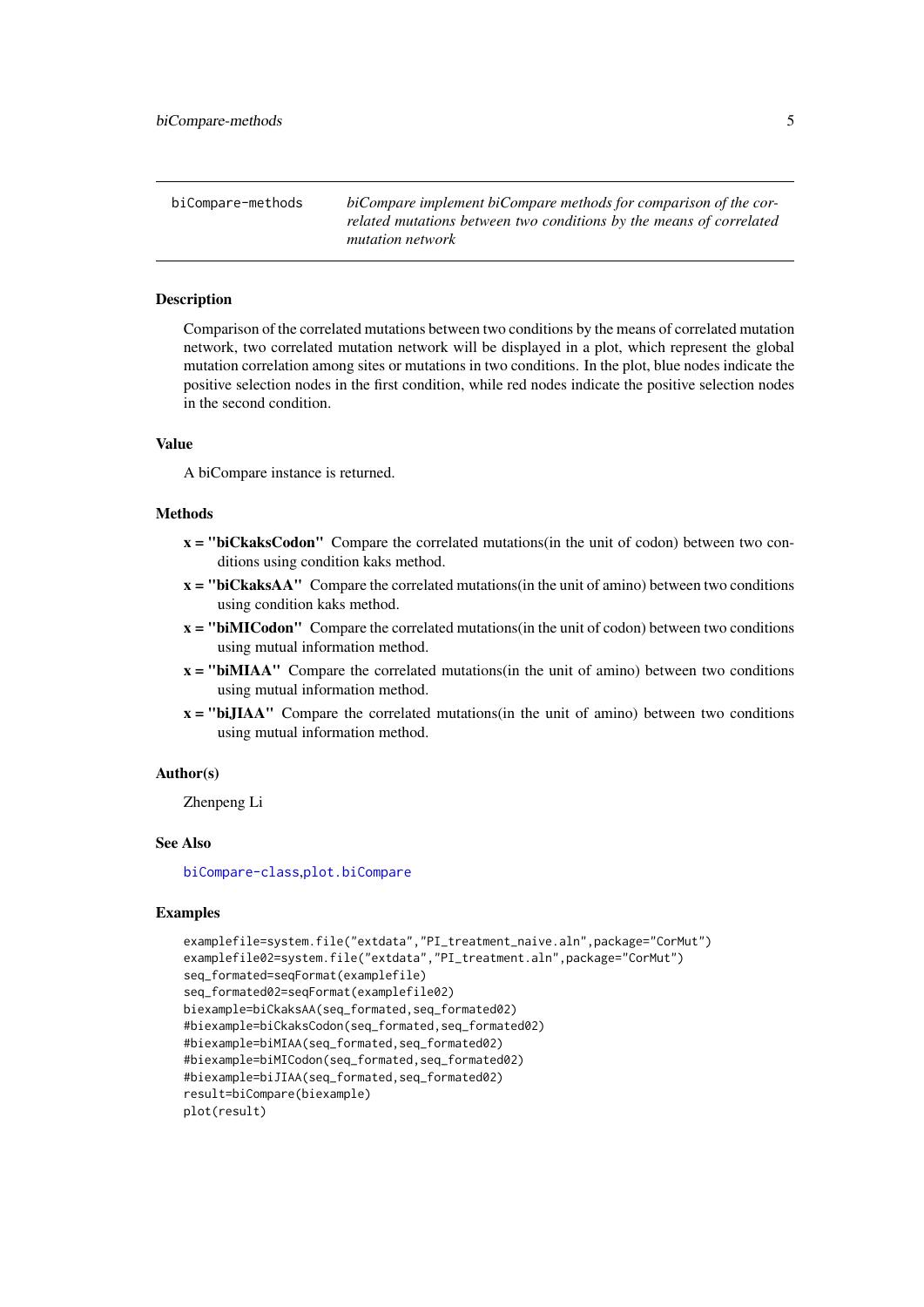<span id="page-5-0"></span>ckaks-class *Class "ckaks"*

# Description

ckaks class for representing the ckaksCodon/ckaksAA results

# Slots

ckaks: Object of class "matrix". Conditional kaks among codons or amino mutations

lod: Object of class "matrix". LOD confidence score indicates the significance of correlated mutations

#### Methods

filterSites signature(object = "ckaks"): Filter positive selection amino mutations for objects of ckaks class.

plot signature(object = "ckaks"): Plot the influence network among mutations for objects of ckaks class.

# See Also

[filterSites](#page-7-1),[ckaksCodon](#page-6-1),[ckaksAA](#page-5-1),[plot.ckaks](#page-16-2)

#### Examples

```
#examplefile=system.file("extdata","PI_treatment.aln",package="CorMut")
#example=seqFormat(examplefile)
#result=ckaksAA(example)
```
<span id="page-5-1"></span>ckaksAA *Compute the conditional kaks(conditional selection pressure) among amino mutations*

#### Description

Compute the conditional kaks(conditional selection pressure) among codons, the amino mutation in a site will be treated as whole in computation.

# Usage

```
ckaksAA(seq_formated, kaks = T, lod-cut = 2, setPosition = c())
```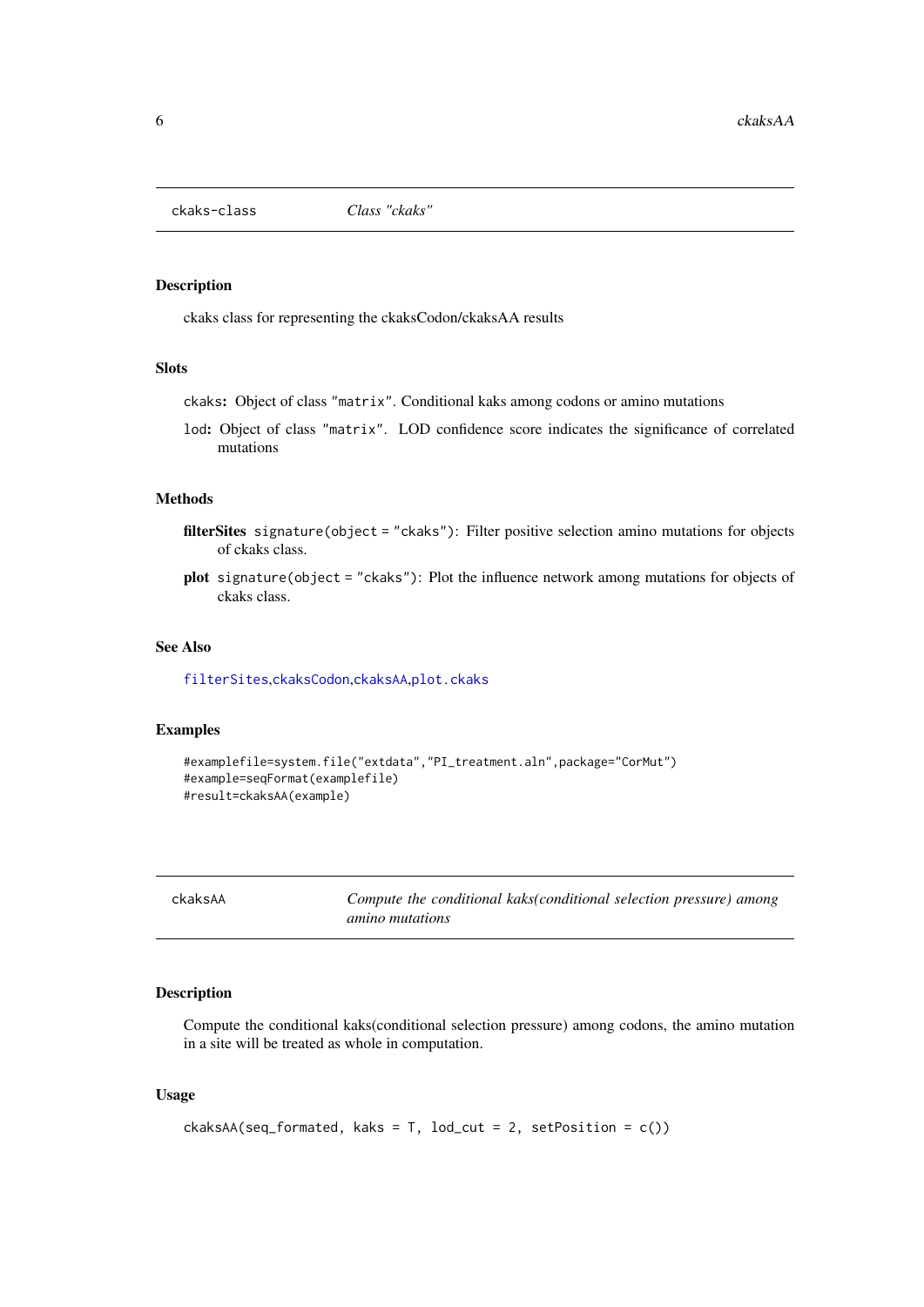#### <span id="page-6-0"></span>ckaksCodon 7 and 7 and 7 and 7 and 7 and 7 and 7 and 7 and 7 and 7 and 7 and 7 and 7 and 7 and 7 and 7 and 7 and 7 and 7 and 7 and 7 and 7 and 7 and 7 and 7 and 7 and 7 and 7 and 7 and 7 and 7 and 7 and 7 and 7 and 7 and 7

#### Arguments

| seq_formated | Formated alignment sequence. i.e. the result after the treatment of DataFormat-<br>CorMut.                                                                                                                                                            |
|--------------|-------------------------------------------------------------------------------------------------------------------------------------------------------------------------------------------------------------------------------------------------------|
| kaks         | A logical variable to indicate whether kaks is turn on or off, if kaks is TRUE,<br>conditional kaks will be computed only among positive seelction sites, or if kaks<br>is FALSE, conditional kaks will be computed only among all sites of sequence. |
| lod_cut      | The LOD confidence score cutoff, the default value is 2. If lod is larger than<br>2, it means the positive selection of individual site or the conditional selection<br>pressure among sites are significant.                                         |
| setPosition  | The positions of sequence to compute. set Position should be a vector of interger<br>type.                                                                                                                                                            |

#### Value

An ckaks instance will be returned. ckaks includes two slots of matrix type:ckaks and lod, which indicate the conditional kaks and LOD confidence score respectively.

# Author(s)

Zhenpeng Li

# References

Chen, L., Perlina, A. & Lee, C. J. Positive selection detection in 40,000 human immunodeficiency virus (HIV) type 1 sequences automatically identifies drug resistance and positive fitness mutations in HIV protease and reverse transcriptase. Journal of virology 78,3722-3732 (2004).

# See Also

[filterSites](#page-7-1),[plot.ckaks](#page-16-2),[ckaksCodon](#page-6-1)

# Examples

```
examplefile=system.file("extdata","PI_treatment.aln",package="CorMut")
example=seqFormat(examplefile)
result=ckaksAA(example)
```
<span id="page-6-1"></span>

| ckaksCodon | Compute the conditional kaks(conditional selection pressure) among |
|------------|--------------------------------------------------------------------|
|            | codons                                                             |

#### Description

Compute the conditional kaks(conditional selection pressure) among codons, the amino mutation in a site will be treated as whole in computation.

# Usage

```
ckaksCodon(seq_formated, kaks = TRUE, lod_cut = 2, setPosition = c())
```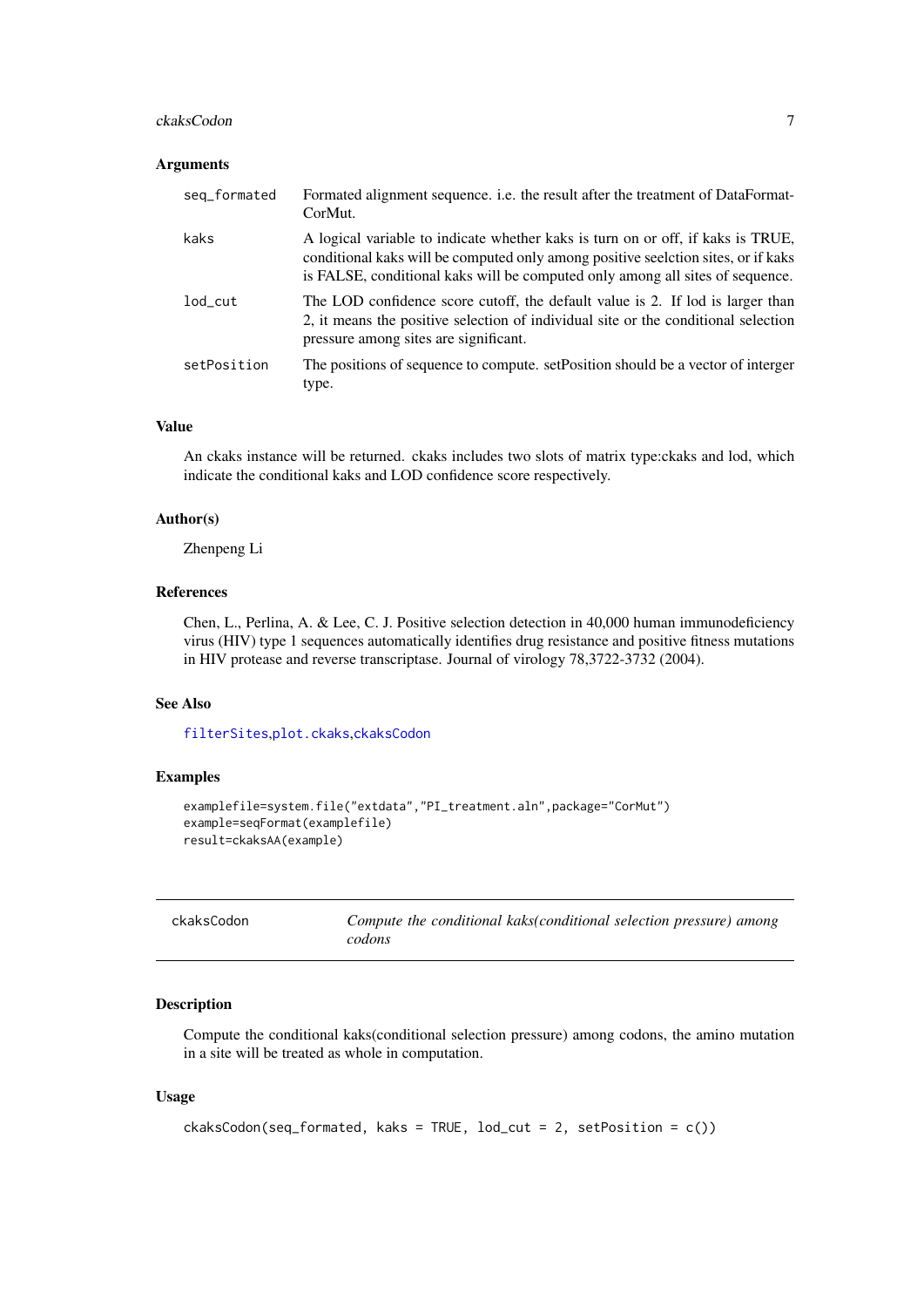#### <span id="page-7-0"></span>Arguments

| seq_formated   | Formated alignment sequence. i.e. the result after the treatment of DataFormat-<br>CorMut.                                                                                                                                                             |
|----------------|--------------------------------------------------------------------------------------------------------------------------------------------------------------------------------------------------------------------------------------------------------|
| kaks           | A logical variable to indicate whether kaks is turn on or off, if kaks is TRUE,<br>conditional kaks will be computed only among positive seelction sites, or if kaks<br>is FALSE, conditional kaks will be computed only among all sites of sequences. |
| $1$ od $_$ cut | The LOD confidence score cutoff, the default value is 2. If lod is larger than<br>2, it means the positive selection of individual site or the conditional selection<br>pressure among sites are significant.                                          |
| setPosition    | The positions of sequence to compute. set Position should be a vector of interger<br>type indicating the positions to compute.                                                                                                                         |

# Value

A object of ckaks class will be return. ckaks includes two slots of matrix:ckaks and lod, which indicate the ckaks and lod confidence score respectively.

### Author(s)

Zhenpeng Li

#### References

Chen, L., Perlina, A. & Lee, C. J. Positive selection detection in 40,000 human immunodeficiency virus (HIV) type 1 sequences automatically identifies drug resistance and positive fitness mutations in HIV protease and reverse transcriptase. Journal of virology 78,3722-3732 (2004).

# See Also

[filterSites](#page-7-1),[plot.ckaks](#page-16-2),[ckaksAA](#page-5-1)

# Examples

```
examplefile=system.file("extdata","PI_treatment.aln",package="CorMut")
example=seqFormat(examplefile)
result=ckaksCodon(example)
```
<span id="page-7-2"></span>filterSites-methods *filterSites methods*

# <span id="page-7-1"></span>Description

filterSites implement filterSites methods for kaksCodon,kaksAA,ckaks and MI instances respectively.The functions filter the results of corresponding objects.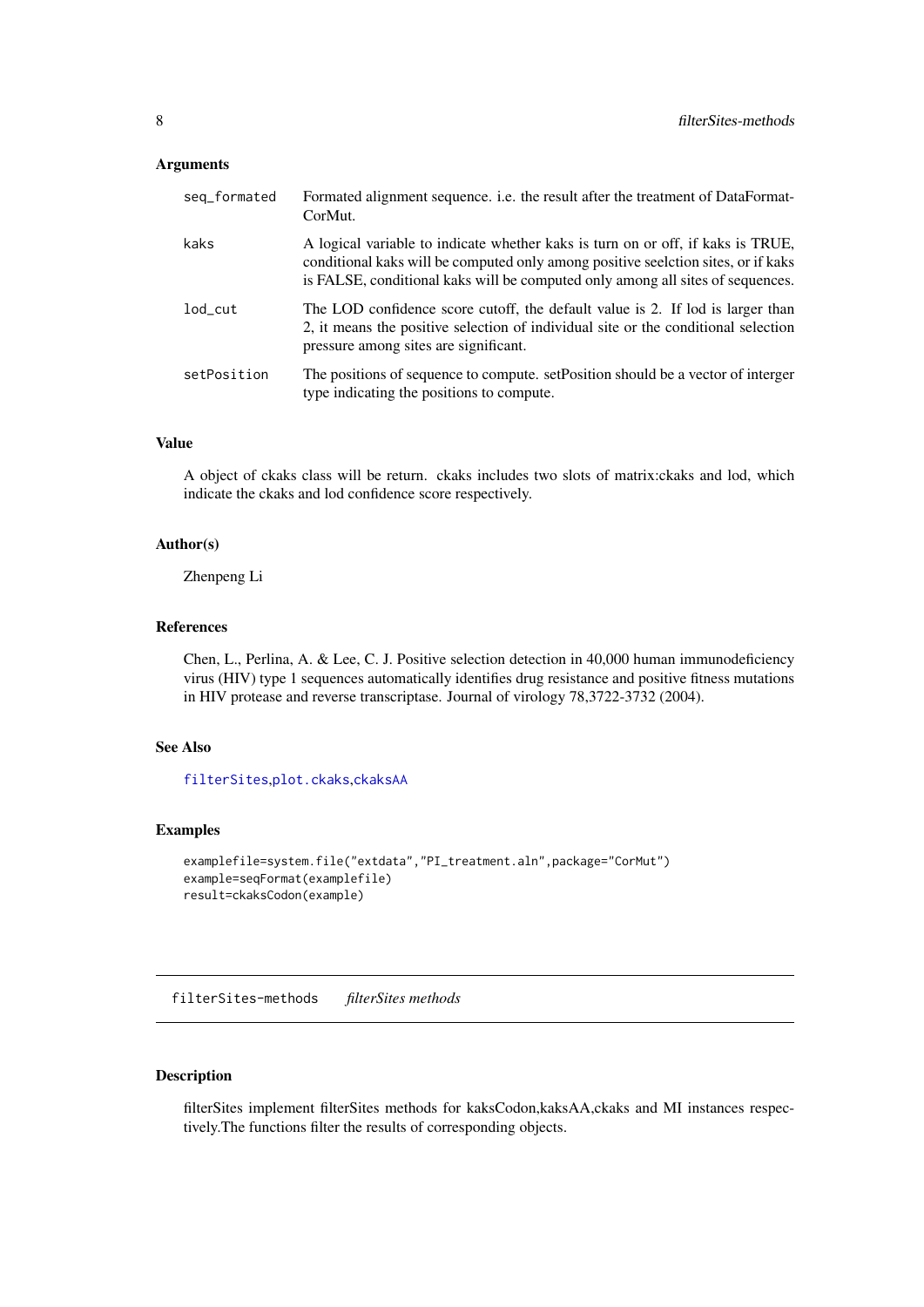#### <span id="page-8-0"></span>JI-class 9

#### Methods

- $x = "kaksCodon" filterSites(x, lod-cut = 2, freq-cut=0.01): Filter the results of kaksCodon$ object,two parameters are provided to control the output, lod\_cut can assign an cutoff for lod confidence score to filter, and freq\_cut assign the cutoff frequence of mutation, thus lowfrequency mutations are ignored in the later analyses.
- $x = "kaksAA"$  filterSites(x, lod\_cut = 2, freq\_cut=0.01): Filter the results of kaksAA object,two parameters are provided to control the output, lod\_cut can assign an cutoff for lod confidence score to filter, and freq\_cut assign the cutoff frequence of mutation, thus lowfrequency mutations are ignored in the later analyses.
- $x = "ckaks" filters(x, lod-cut=2): Filter the results of ckaks object, lod-cut can assign an$ cutoff for lod confidence score to filter.
- $x = "MI"$  filterSites(x, p\_cut=0.05): Filter the results of MI object, p\_cut can assign an p value cutoff to filter the correlated mutations.
- $x = "JI"$  filterSites(x, p\_cut=0.05): Filter the results of MI object, p\_cut can assign an p value cutoff to filter the correlated mutations.

#### Author(s)

Zhenpeng Li

# See Also

[kaksCodon](#page-12-1), [kaksAA](#page-10-1), [ckaksCodon](#page-6-1), [ckaksAA](#page-5-1),[miCodon](#page-15-1),[miAA](#page-14-1),[plot-methods](#page-0-0)

# Examples

```
examplefile=system.file("extdata","PI_treatment.aln",package="CorMut")
example=seqFormat(examplefile)
result=kaksCodon(example)
resultfilter=filterSites(result)
```
JI-class *Class "JI"*

#### Description

JI class for representing the jiAA results

# Slots

JI: Object of class "matrix". Mutual information among codons or amino mutations

p.value: Object of class "matrix". P value for the significance of correlated mutations

OR: Object of class "matrix". Odds Ratios for the correlated mutations

#### Methods

- filterSites signature(object = "MI"): Filter positive selection amino mutations for objects of MI class.
- plot signature(object = "MI"): Plot the influence interaction among mutations for objects of MI class.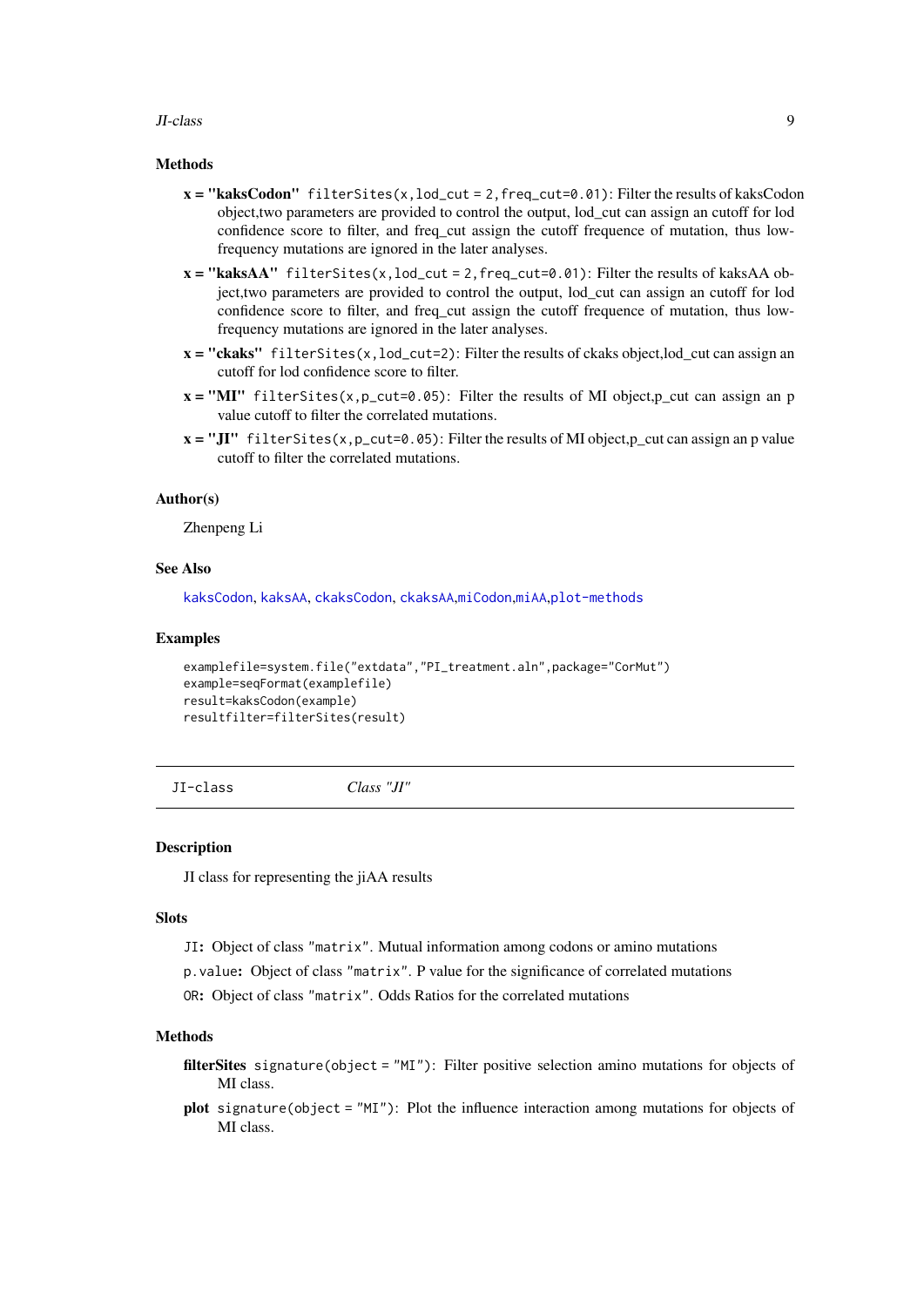# See Also

[miAA](#page-14-1),[filterSites](#page-7-1)

#### Examples

```
#examplefile=system.file("extdata","PI_treatment.aln",package="CorMut")
#example=seqFormat(examplefile)
#result=jiAA(example)
```
<span id="page-9-1"></span>jiAA *Compute the Jaccard index among individual amino mutations*

# Description

Compute the Jaccard index among individual amino mutations, the amino mutations in a specific position will be considered respectively.

# Usage

```
jiAA(seq_formated, kaks = TRUE, lod_cut = 2, setPosition = c(),fdr=FALSE)
```
#### Arguments

| seq_formated   | Formated multiple alignment sequence. i.e. the result after the treatment of<br>DataFormatCorMut.                                                                                                                                                     |
|----------------|-------------------------------------------------------------------------------------------------------------------------------------------------------------------------------------------------------------------------------------------------------|
| kaks           | A logical variable to indicate whether kaks is turn on or off, if kaks is TRUE,<br>conditional kaks will be computed only among positive seelction sites, or if kaks<br>is FALSE, conditional kaks will be computed only among all sites of sequence. |
| $1$ od $_$ cut | The LOD confidence score cutoff, the default value is 2. If lod is larger than<br>2, it means the positive selection of individual site or the conditional selection<br>pressure among sites are significant.                                         |
| setPosition    | The positions of sequence to compute. set Position should be a vector of interger<br>type.                                                                                                                                                            |
| fdr            | Decide whether use FDR procedure to control the p value of the computa-<br>tion. The default value is False.                                                                                                                                          |

# Value

A object of JI class will be returned. JI class includes three slots: JI, p.value and OR, which indicate the Jaccard index, p value and odds ratios respectively.

#### Author(s)

Zhenpeng Li

# See Also

[filterSites](#page-7-1),[miAA](#page-14-1)

<span id="page-9-0"></span>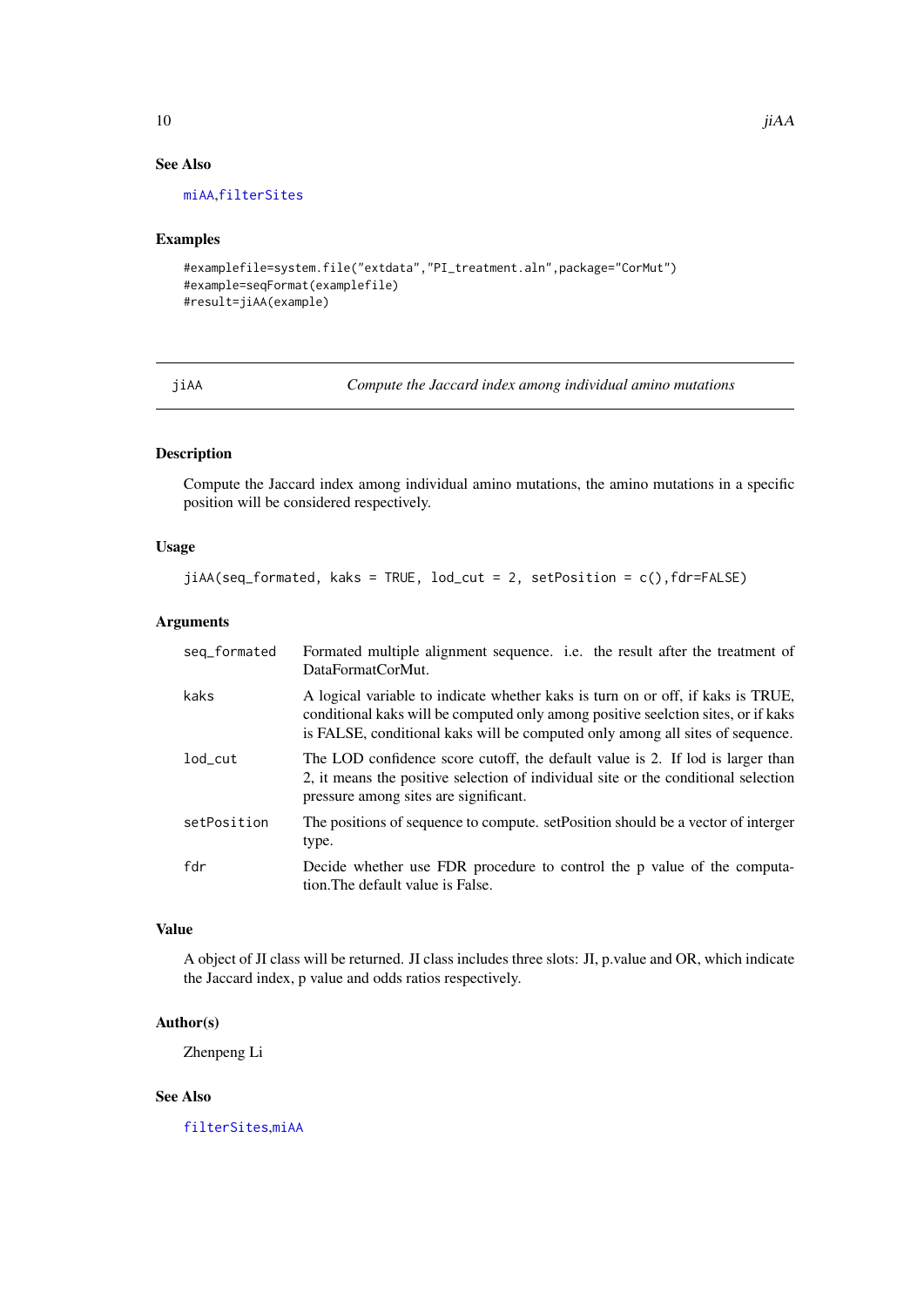#### <span id="page-10-0"></span>kaksAA 11

#### Examples

```
examplefile=system.file("extdata","PI_treatment.aln",package="CorMut")
example=seqFormat(examplefile)
result=jiAA(example)
```
kaksAA *Compute kaks for individual amino mutation*

#### Description

Compute kaks for individual amino mutation.

#### Usage

kaksAA(seq\_formated)

#### Arguments

seq\_formated Formated alignment sequence. i.e. the result after the treatment of DataFormat-CorMut.

#### Details

Ka/Ks ratio was used as an indicator of selective pressure acting on a protein-coding gene. A Ka/Ks ratio of 1 indicates neutral selection, i.e., the observed ratio of non-synonymous mutations versus synonymous mutations exactly matches the ratio expected under a random mutation model. Thus, amino acid changes are neither being selected for nor against. A Ka/Ks value of <1 indicates negative selection pressure. That is to say most amino acid changes are deleterious and are selected against, producing an imbalance in the observed mutations that favors synonymous mutations. In the condition of Ka/Ks>1 , it indicates that amino acid changes are favored, i.e., they increase the organism's fitness. This unusual condition may reflect a change in the function of a gene or a change in environmental conditions that forces the organism to adapt. For example, highly variable viruses mutations which confer resistance to new antiviral drugs might be expected to undergo positive selection in a patient population treated with these drugs, such as HIV and HCV.

#### Value

A kaksAA instance will be returned.

#### Note

The reference sequence should be included in in the alignment as the first sequence.Before using kaksCodon, the alignment should be treated with DataFormatCorMut.

# Author(s)

Zhenpeng Li

#### References

Chen, L., Perlina, A. & Lee, C. J. Positive selection detection in 40,000 human immunodeficiency virus (HIV) type 1 sequences automatically identifies drug resistance and positive fitness mutations in HIV protease and reverse transcriptase. Journal of virology 78, 3722-3732 (2004).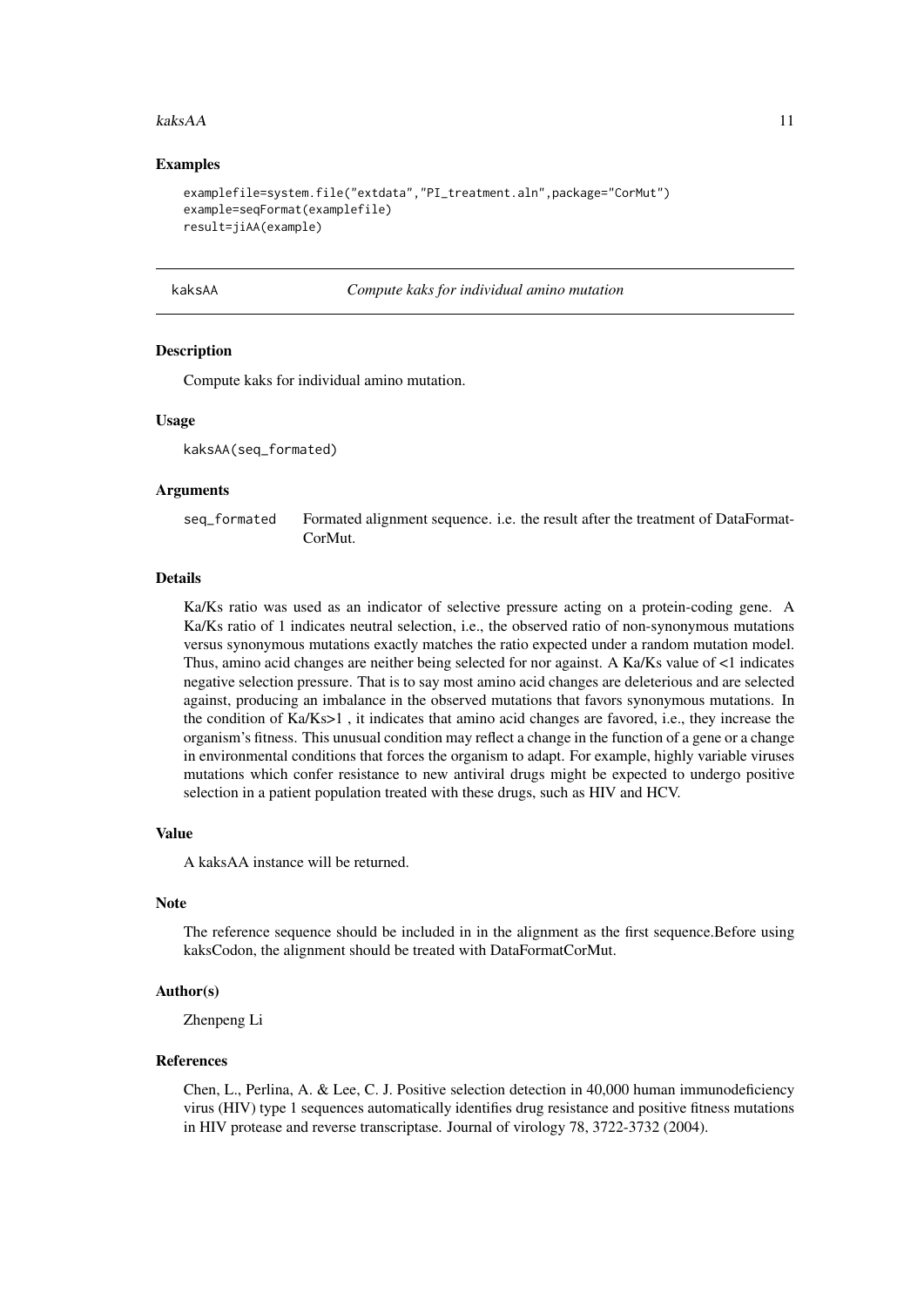# See Also

[filterSites](#page-7-1),[kaksCodon](#page-12-1)

#### Examples

```
examplefile=system.file("extdata","PI_treatment.aln",package="CorMut")
example=seqFormat(examplefile)
result=kaksAA(example)
```
kaksAA-class *Class "kaksAA"*

### Description

kaksAA class for representing the kaksAA results

# Slots

seq\_num: Object of class "list". The number of sequences

kaks: Object of class "list". kaks value

lod: Object of class "list". LOD confidence score, refer to vignette for details

q: Object of class "list". q value, refer to vignette for details

- ka: Object of class "list".ka value of kaks ratio, i.e. the samples count of the nonsynonymous mutation.
- ks: Object of class "list". ks value of kaks ratio, i.e. the samples count of the synonymous mutation.

#### Methods

filterSites signature(object = "kaksAA"): Filter positive selection amino mutations for objects of kaksAA class.

# See Also

# [filterSites](#page-7-1),[kaksAA](#page-10-1)

```
#examplefile=system.file("extdata","PI_treatment.aln",package="CorMut")
#example=seqFormat(examplefile)
#result=kaksAA(example)
```
<span id="page-11-0"></span>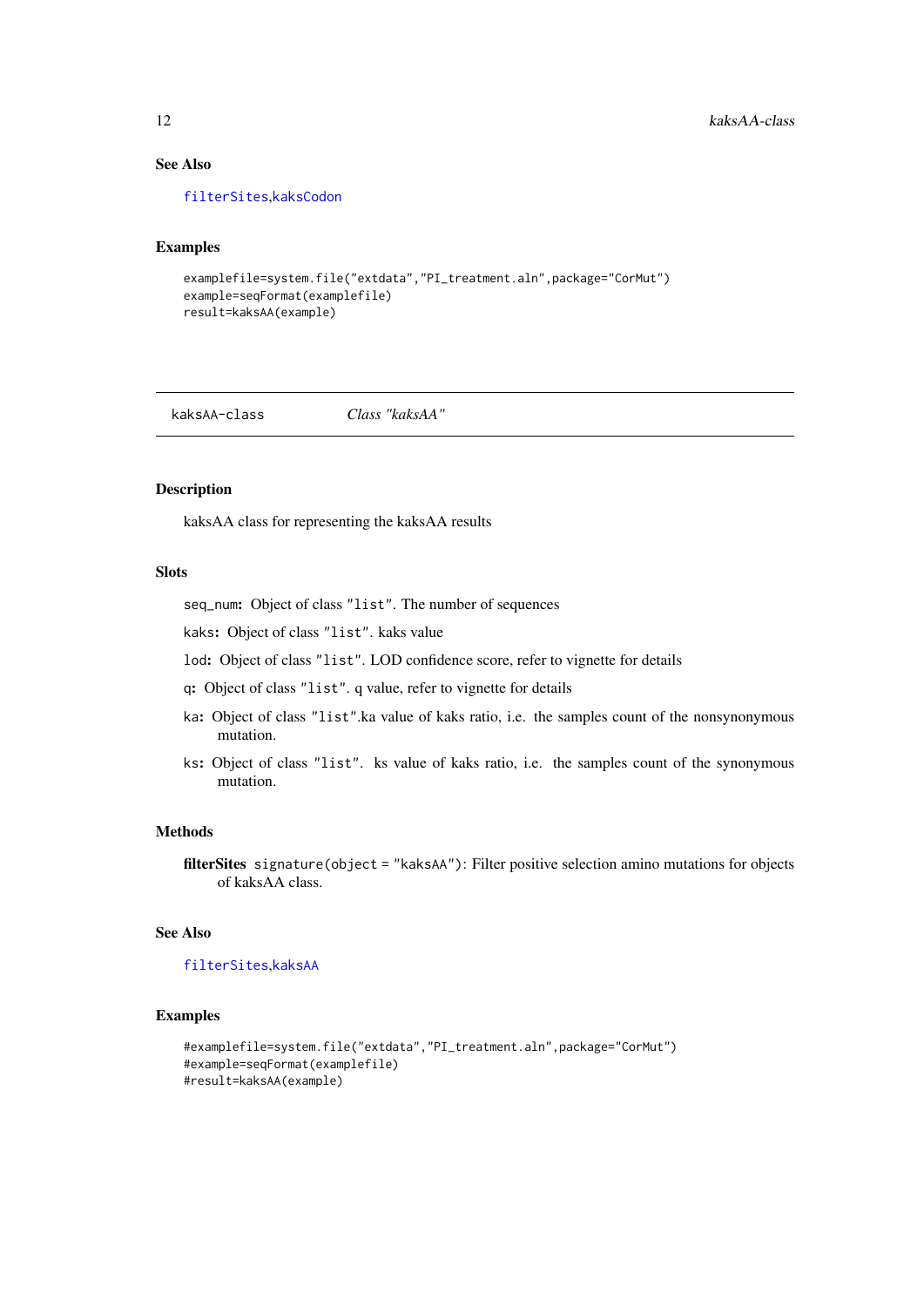<span id="page-12-1"></span><span id="page-12-0"></span>

#### Description

Compute kaks for individual codon, the different mutations in a site will be considered as whole.

#### Usage

```
kaksCodon(seq_formated)
```
#### Arguments

seq\_formated Formated alignment sequence. i.e. the result after the treatment of DataFormat-CorMut.

# Details

Ka/Ks ratio was used as an indicator of selective pressure acting on a protein-coding gene. A Ka/Ks ratio of 1 indicates neutral selection, i.e., the observed ratio of non-synonymous mutations versus synonymous mutations exactly matches the ratio expected under a random mutation model. Thus, amino acid changes are neither being selected for nor against. A Ka/Ks value of <1 indicates negative selection pressure. That is to say most amino acid changes are deleterious and are selected against, producing an imbalance in the observed mutations that favors synonymous mutations. In the condition of Ka/Ks>1 , it indicates that amino acid changes are favored, i.e., they increase the organism's fitness. This unusual condition may reflect a change in the function of a gene or a change in environmental conditions that forces the organism to adapt. For example, highly variable viruses mutations which confer resistance to new antiviral drugs might be expected to undergo positive selection in a patient population treated with these drugs, such as HIV and HCV.

# Value

A kaksCodon instance will be returned.

### Note

The reference sequence should be included in in the alignment as the first sequence. Before using kaksCodon, the alignment should be treated with DataFormatCorMut.

#### Author(s)

Zhenpeng Li

#### References

Chen, L., Perlina, A. & Lee, C. J. Positive selection detection in 40,000 human immunodeficiency virus (HIV) type 1 sequences automatically identifies drug resistance and positive fitness mutations in HIV protease and reverse transcriptase. Journal of virology 78, 3722-3732 (2004).

# See Also

[filterSites-methods](#page-7-2),[kaksAA](#page-10-1)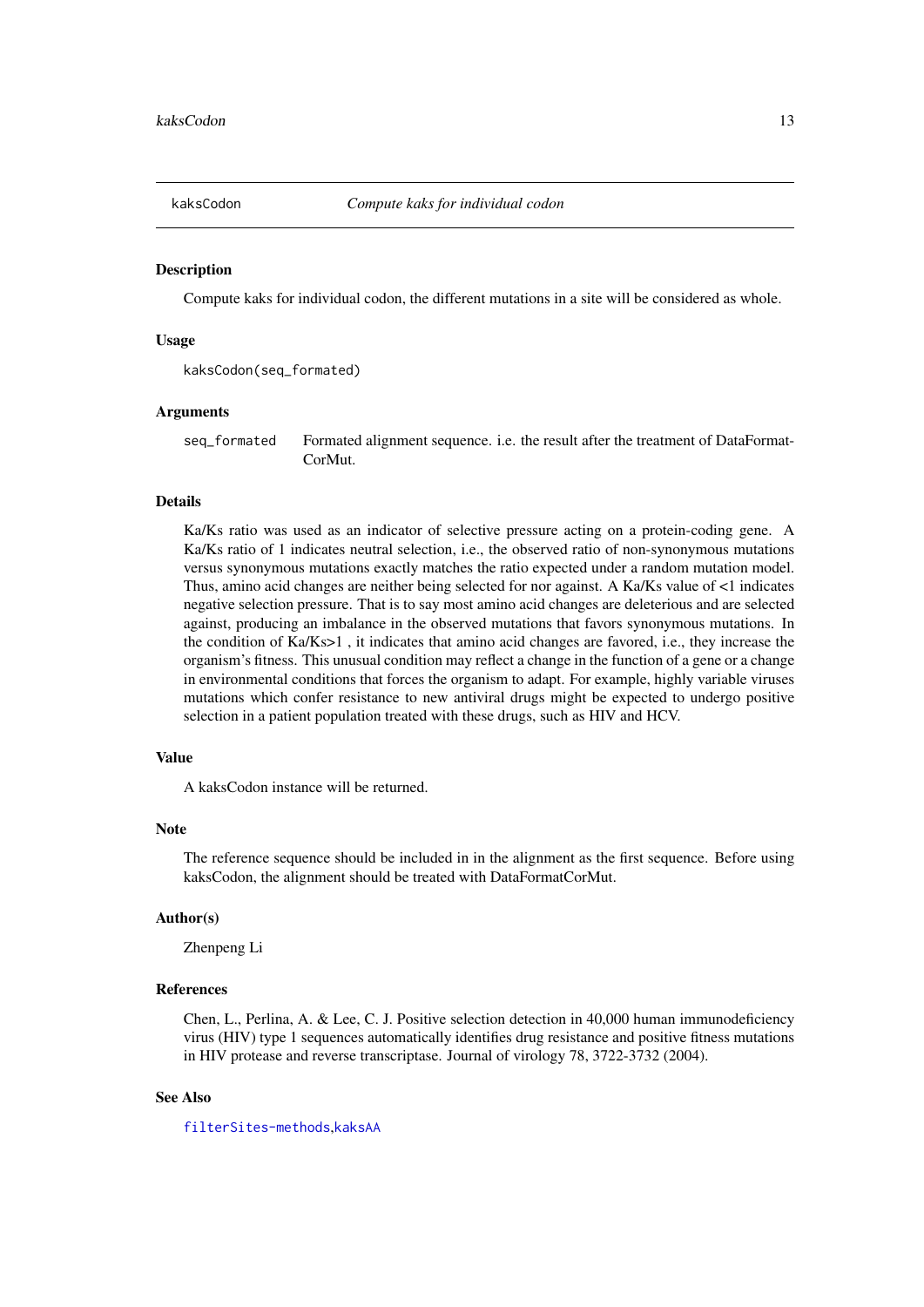# Examples

```
examplefile=system.file("extdata","PI_treatment.aln",package="CorMut")
example=seqFormat(examplefile)
result=kaksCodon(example)
```
kaksCodon-class *Class "kaksCodon"*

# Description

kaksCodon class for representing the kaksCodon results

# Slots

seq\_num: Object of class "list". The number of sequences

kaks: Object of class "numeric". kaks value

lod: Object of class "numeric". LOD confidence score, refer to vignette for details

- q: Object of class "numeric". q value, refer to vignette for details
- ka: Object of class "numeric".ka value of kaks ratio, i.e. the samples count of the nonsynonymous mutation.
- ks: Object of class "numeric". ks value of kaks ratio, i.e. the samples count of the synonymous mutation.

#### Methods

filterSites signature(object = "kaksCodon"): Filter positive selection sites for objects of kaksCodon class.

#### See Also

[kaksCodon](#page-12-1),[filterSites](#page-7-1)

```
#examplefile=system.file("extdata","PI_treatment.aln",package="CorMut")
#example=seqFormat(examplefile)
#result=kaksCodon(example)
```
<span id="page-13-0"></span>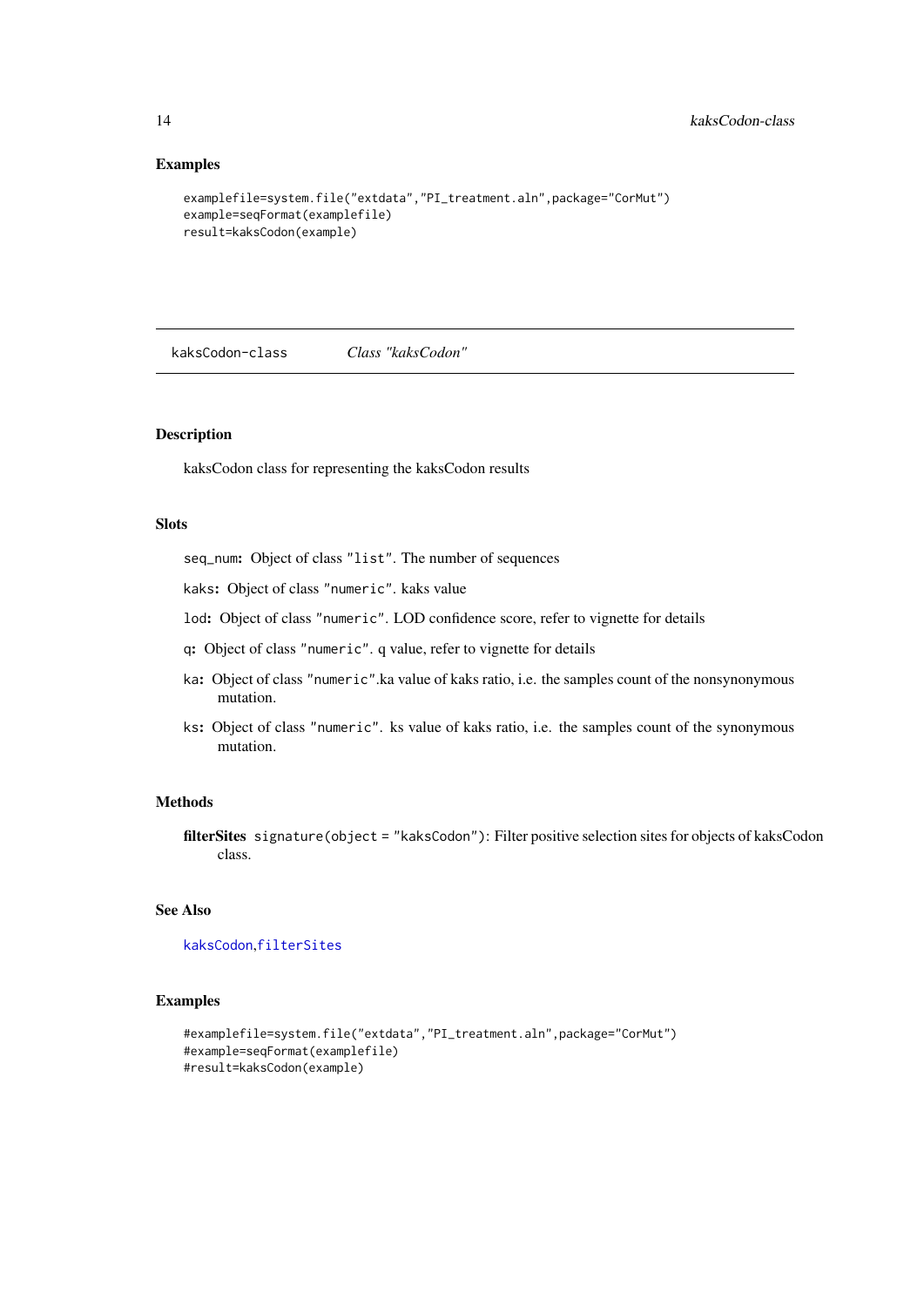<span id="page-14-0"></span>MI-class *Class "MI"*

# Description

MI class for representing the miCodon/miAA results

# Slots

mi: Object of class "matrix". Mutual information among codons or amino mutations

p.value: Object of class "matrix". P value for the significance of correlated mutations

#### Methods

- filterSites signature(object = "MI"): Filter positive selection amino mutations for objects of MI class.
- plot signature(object = "MI"): Plot the influence interaction among mutations for objects of MI class.

# See Also

[miCodon](#page-15-1),[filterSites](#page-7-1)

# Examples

```
#examplefile=system.file("extdata","PI_treatment.aln",package="CorMut")
#example=seqFormat(examplefile)
#result=miAA(example)
```
<span id="page-14-1"></span>

miAA *Compute the mutual information among individual amino mutations*

#### Description

Compute the mutual information among individual amino mutations, the amino mutations in a specific position will be considered respectively.

#### Usage

```
miAA(seq_formated, kaks = TRUE, lod_cut = 2, setPosition = c(),fdr=FALSE)
```
# Arguments

| seq_formated | Formated multiple alignment sequence. i.e. the result after the treatment of<br>DataFormatCorMut.                                                                    |
|--------------|----------------------------------------------------------------------------------------------------------------------------------------------------------------------|
| kaks         | A logical variable to indicate whether kaks is turn on or off, if kaks is TRUE,<br>conditional kaks will be computed only among positive seelction sites, or if kaks |
|              | is FALSE, conditional kaks will be computed only among all sites of sequence.                                                                                        |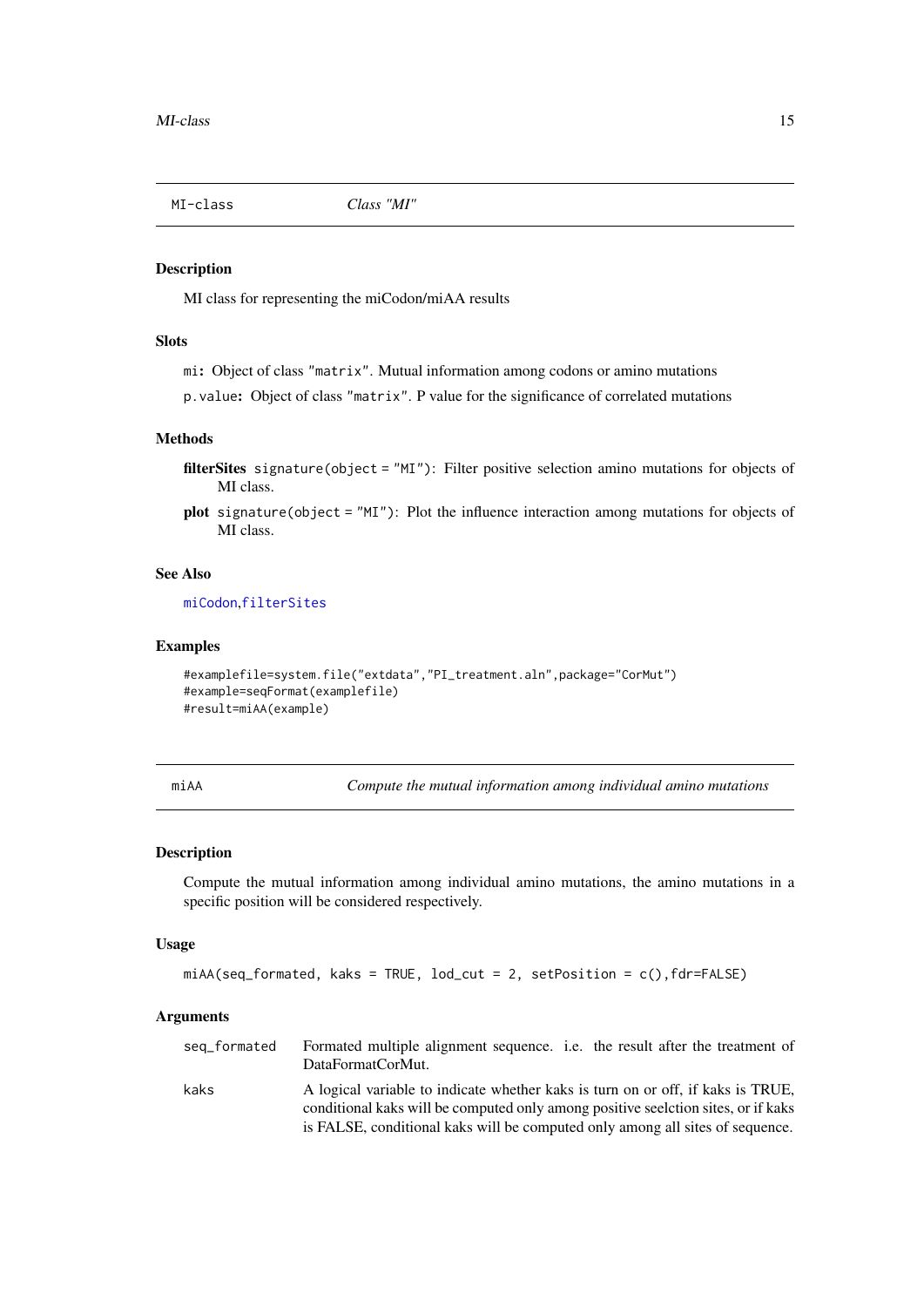<span id="page-15-0"></span>

| $1$ od $\_cut$ | The LOD confidence score cutoff, the default value is 2. If lod is larger than<br>2, it means the positive selection of individual site or the conditional selection<br>pressure among sites are significant. |
|----------------|---------------------------------------------------------------------------------------------------------------------------------------------------------------------------------------------------------------|
| setPosition    | The positions of sequence to compute, set Position should be a vector of interger<br>type.                                                                                                                    |
| fdr            | Decide whether use FDR procedure to control the p value of the computa-<br>tion. The default value is False.                                                                                                  |

# Value

A object of MI class will be returned. miAA includes two slots of matrix:mi and p.value, which indicate the mutual information and p value respectively.

#### Author(s)

Zhenpeng Li

#### References

Cover, T. M., Thomas, J. A. & Wiley, J. Elements of information theory. 6, (Wiley Online Library: 1991).

# See Also

[filterSites](#page-7-1),[miCodon](#page-15-1)

# Examples

```
examplefile=system.file("extdata","PI_treatment.aln",package="CorMut")
example=seqFormat(examplefile)
result=miAA(example)
```
<span id="page-15-1"></span>miCodon *Compute the mutual information among codons*

# Description

Compute the mutual information among codons, the amino mutation in a site will be treated as whole in computation.

# Usage

```
miCodon(seq_formated, kaks = TRUE, lod_cut = 2, setPosition = c(),fdr=FALSE)
```
# Arguments

| seq_formated | Formated alignment sequence, <i>i.e.</i> the result after the treatment of DataFormat-<br>CorMut.                                                                     |
|--------------|-----------------------------------------------------------------------------------------------------------------------------------------------------------------------|
| kaks         | A logical variable to indicate whether kaks is turn on or off, if kaks is TRUE,<br>conditional kake will be computed only among positive seelection sites, or if kake |
|              | is FALSE, conditional kaks will be computed only among all sites of sequence.                                                                                         |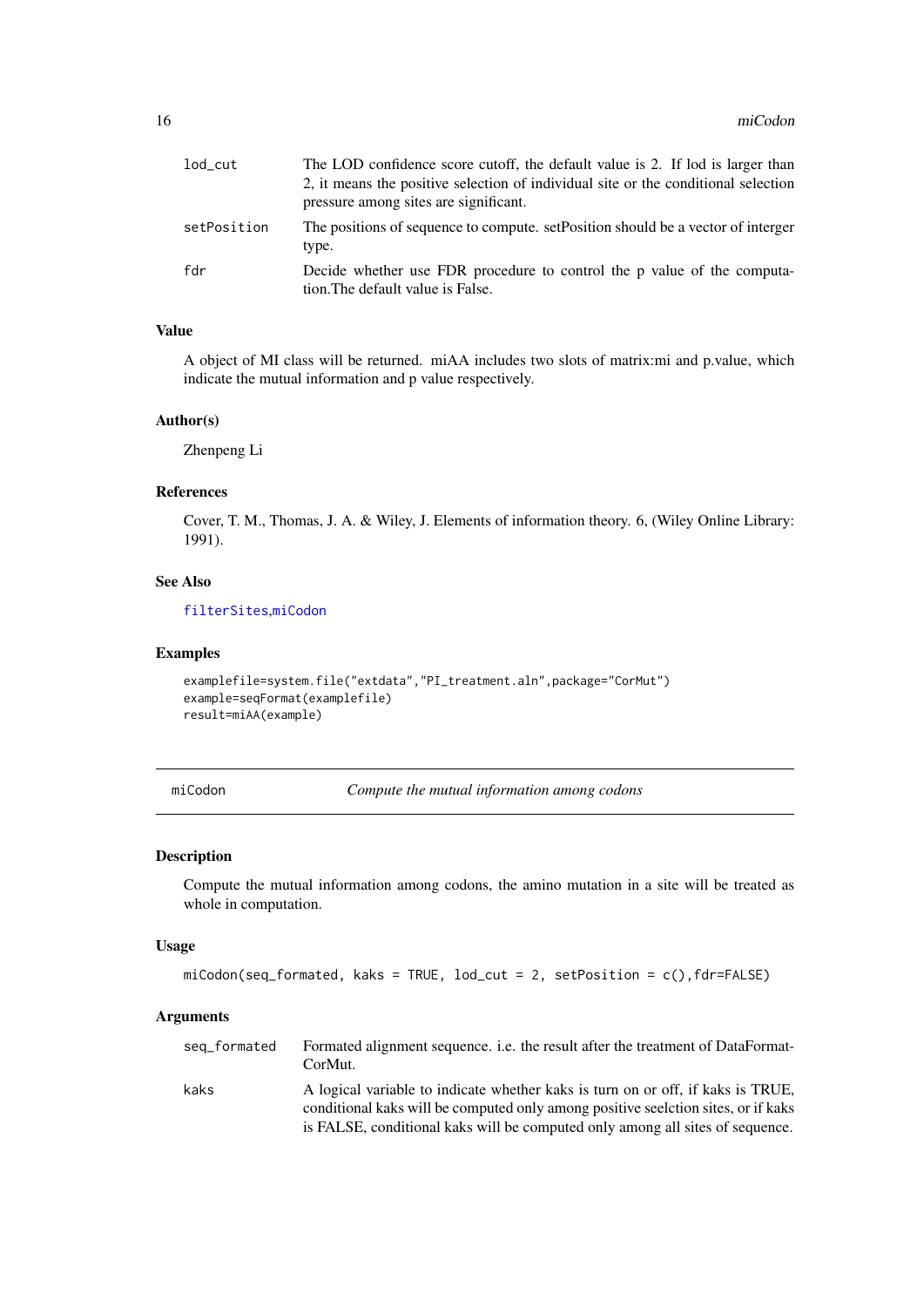<span id="page-16-0"></span>

| lod_cut     | The LOD confidence score cutoff, the default value is 2. If lod is larger than<br>2, it means the positive selection of individual site or the conditional selection<br>pressure among sites are significant. |
|-------------|---------------------------------------------------------------------------------------------------------------------------------------------------------------------------------------------------------------|
| setPosition | The positions of sequence to compute. set Position should be a vector of interger<br>type.                                                                                                                    |
| fdr         | Decide whether use FDR procedure to control the p value of the computa-<br>tion. The default value is False.                                                                                                  |

#### Value

A object of MI class will be return. miCodon includes two slots of matrix:mi and p.value, which indicate the mutual information and p value respectively.

#### Author(s)

Zhenpeng Li

# References

Cover, T. M., Thomas, J. A. & Wiley, J. Elements of information theory. 6, (Wiley Online Library: 1991).

# See Also

[filterSites](#page-7-1),[miAA](#page-14-1)

#### Examples

```
examplefile=system.file("extdata","PI_treatment.aln",package="CorMut")
example=seqFormat(examplefile)
result=miCodon(example)
```
<span id="page-16-1"></span>plot *Plot methods for CorMut package*

#### <span id="page-16-2"></span>Description

Plot implement plot methods for ckaksCodon,ckaksAA,miCodon, miAA and biCompare objects respectively. Plot visualize the mutation correlation among sites or amino mutations.

# **Methods**

- x = "ckaks" Plot the results of ckaks object. The paramater "layout\_reset" was provided to set the layout of the network. You can refer to "layout\_ function" in igraph package to get the graph layouts
- x = "MI" Plot the results of MI object. The paramater "layout\_reset" was provided to set the layout of the network. You can refer to "layout\_ function" in igraph package to get the graph layouts
- $x = "JI"$  Plot the results of JI object. The paramater "layout\_reset" was provided to set the layout of the network. You can refer to "layout\_ function" in igraph package to get the graph layouts
- x = "biCompare" Plot the results of biCompare object. The paramater "layout\_reset" was provided to set the layout of the network. You can refer to "layout\_ function" in igraph package to get the graph layouts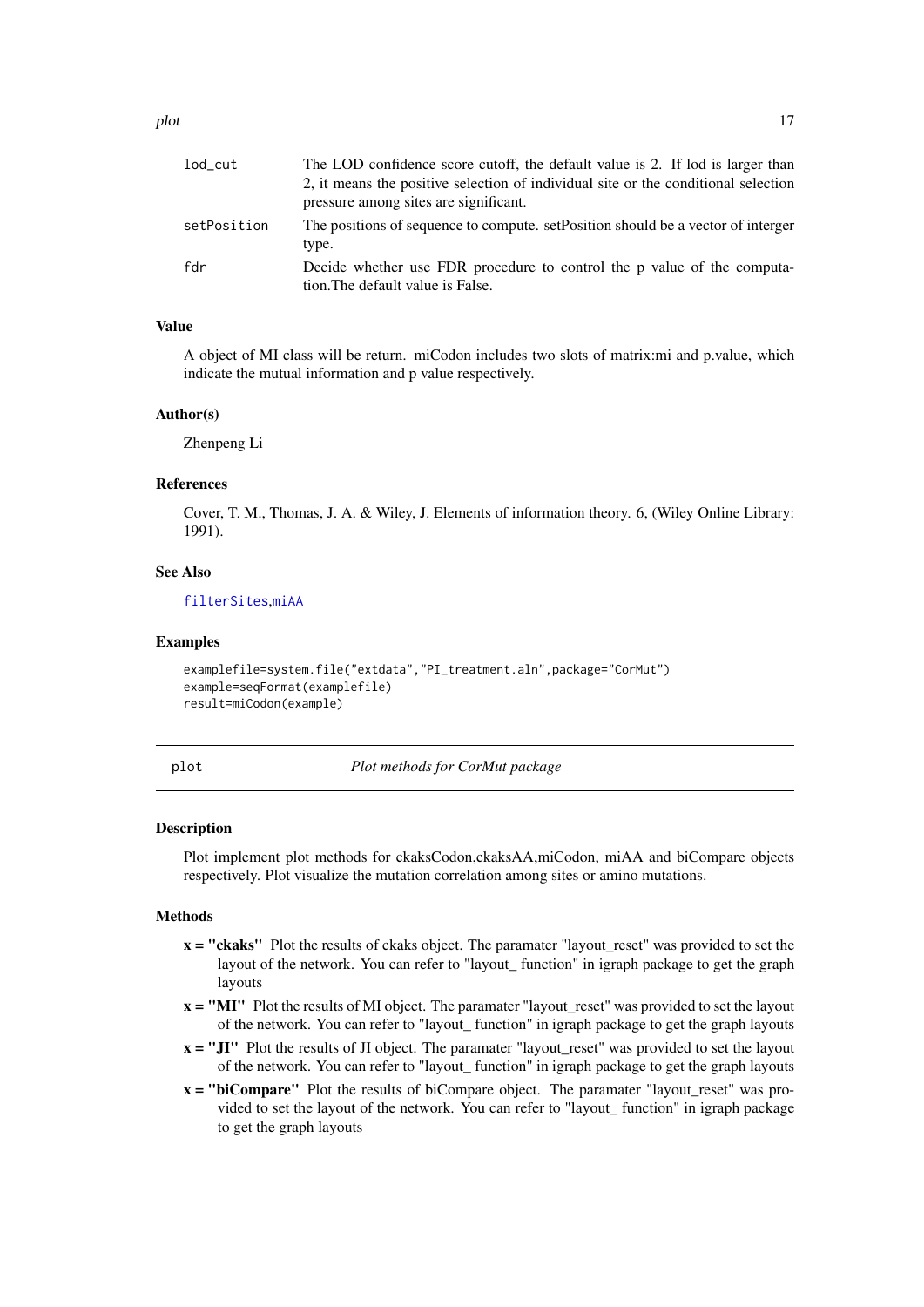# Author(s)

Zhenpeng Li

#### See Also

[ckaksCodon](#page-6-1),[ckaksAA](#page-5-1),[miCodon](#page-15-1),[miAA](#page-14-1),[jiAA](#page-9-1)

#### Examples

```
examplefile=system.file("extdata","PI_treatment.aln",package="CorMut")
example=seqFormat(examplefile)
result=ckaksAA(example)
plot(result)
```
seqFormat-methods *Process the multiple sequence alignment files*

# Description

Process the multiple sequence alignment files, the results can be used for the other functional functions. Note that the reference sequence should be included as the first sequence.

# Usage

```
seqFormat(x, format = c("clustal","fasta","mase","phylip","msf"))
```
# Arguments

|        | multiple sequence alignment files                                                                  |
|--------|----------------------------------------------------------------------------------------------------|
| format | a character string specifying the format of the file: "clustal", "fasta", "mase", "phylip", "msf", |
|        | refer to read, alignment function in seging package for details.                                   |

# Value

A vector of sequences with names is returned.

# Note

To ensure an exact result, the reference sequence should be included in the alignment as the first sequence.

# Author(s)

Zhenpeng Li

```
examplefile=system.file("extdata","PI_treatment.aln",package="CorMut")
example=seqFormat(examplefile)
```
<span id="page-17-0"></span>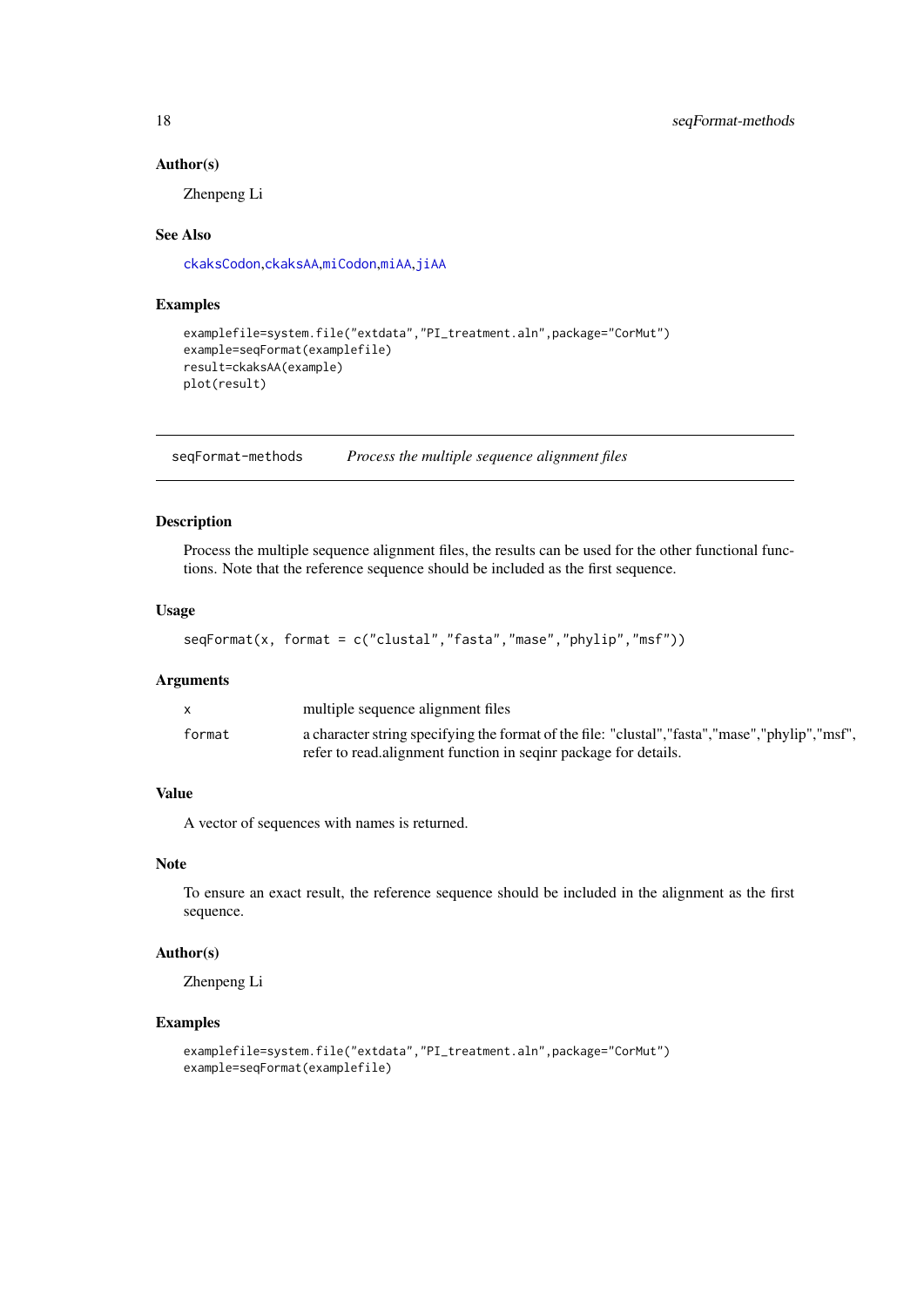# <span id="page-18-0"></span>Index

∗Topic classes biCkaksCodon-class, [3](#page-2-0) biCompare-class, [4](#page-3-0) ckaks-class, [6](#page-5-0) JI-class, [9](#page-8-0) kaksAA-class, [12](#page-11-0) kaksCodon-class, [14](#page-13-0) MI-class, [15](#page-14-0) ∗Topic methods filterSites-methods, [8](#page-7-0) plot, [17](#page-16-0) biCkaksAA *(*biCkaksCodon-class*)*, [3](#page-2-0) biCkaksAA-class *(*biCkaksCodon-class*)*, [3](#page-2-0) biCkaksCodon *(*biCkaksCodon-class*)*, [3](#page-2-0) biCkaksCodon-class, [3](#page-2-0) biCompare, *[3,](#page-2-0) [4](#page-3-0)* biCompare *(*biCompare-methods*)*, [5](#page-4-0) biCompare,biCkaksAA-method *(*biCompare-methods*)*, [5](#page-4-0) biCompare,biCkaksCodon-method *(*biCompare-methods*)*, [5](#page-4-0) biCompare,biJIAA-method *(*biCompare-methods*)*, [5](#page-4-0) biCompare,biMIAA-method *(*biCompare-methods*)*, [5](#page-4-0) biCompare,biMICodon-method *(*biCompare-methods*)*, [5](#page-4-0) biCompare-class, [4](#page-3-0) biCompare-methods, [5](#page-4-0) biCompare.biCkaksAA *(*biCompare-methods*)*, [5](#page-4-0) biCompare.biCkaksCodon *(*biCompare-methods*)*, [5](#page-4-0) biCompare.biJIAA *(*biCompare-methods*)*, [5](#page-4-0) biCompare.biMIAA *(*biCompare-methods*)*, [5](#page-4-0) biCompare.biMICodon *(*biCompare-methods*)*, [5](#page-4-0) biJIAA *(*biCkaksCodon-class*)*, [3](#page-2-0) biJIAA-class *(*biCkaksCodon-class*)*, [3](#page-2-0) biMIAA *(*biCkaksCodon-class*)*, [3](#page-2-0) biMIAA-class *(*biCkaksCodon-class*)*, [3](#page-2-0) biMICodon *(*biCkaksCodon-class*)*, [3](#page-2-0) biMICodon-class *(*biCkaksCodon-class*)*, [3](#page-2-0) ckaks *(*ckaks-class*)*, [6](#page-5-0) ckaks-class, [6](#page-5-0) ckaks.CorMut *(*ckaks-class*)*, [6](#page-5-0) ckaks.CorMut,ckaks-method *(*ckaks-class*)*, [6](#page-5-0) ckaksAA, *[6](#page-5-0)*, [6,](#page-5-0) *[8,](#page-7-0) [9](#page-8-0)*, *[18](#page-17-0)* ckaksCodon, *[6,](#page-5-0) [7](#page-6-0)*, [7,](#page-6-0) *[9](#page-8-0)*, *[18](#page-17-0)* CorMut *(*CorMut-package*)*, [2](#page-1-0) CorMut-package, [2](#page-1-0)

# filterSites, *[6](#page-5-0)[–8](#page-7-0)*, *[10](#page-9-0)*, *[12](#page-11-0)*, *[14](#page-13-0)[–17](#page-16-0)* filterSites *(*filterSites-methods*)*, [8](#page-7-0) filterSites,ckaks-method *(*filterSites-methods*)*, [8](#page-7-0) filterSites,JI-method *(*filterSites-methods*)*, [8](#page-7-0) filterSites,kaksAA-method *(*filterSites-methods*)*, [8](#page-7-0) filterSites,kaksCodon-method *(*filterSites-methods*)*, [8](#page-7-0) filterSites,MI-method *(*filterSites-methods*)*, [8](#page-7-0) filterSites-methods, [8](#page-7-0) filterSites.ckaks *(*filterSites-methods*)*, [8](#page-7-0) filterSites.JI *(*filterSites-methods*)*, [8](#page-7-0) filterSites.kaksAA *(*filterSites-methods*)*, [8](#page-7-0) filterSites.kaksCodon *(*filterSites-methods*)*, [8](#page-7-0) filterSites.MI *(*filterSites-methods*)*, [8](#page-7-0)

```
JI-class, 9
ji.CorMut,JI-method (JI-class), 9
jiAA, 10, 18
```
ka.CorMut *(*kaksAA-class*)*, [12](#page-11-0) ka.CorMut,kaksAA-method *(*kaksAA-class*)*, [12](#page-11-0) ka.CorMut, kaksCodon-method *(*kaksCodon-class*)*, [14](#page-13-0) kaks.CorMut *(*kaksAA-class*)*, [12](#page-11-0) kaks.CorMut,kaksAA-method *(*kaksAA-class*)*, [12](#page-11-0)